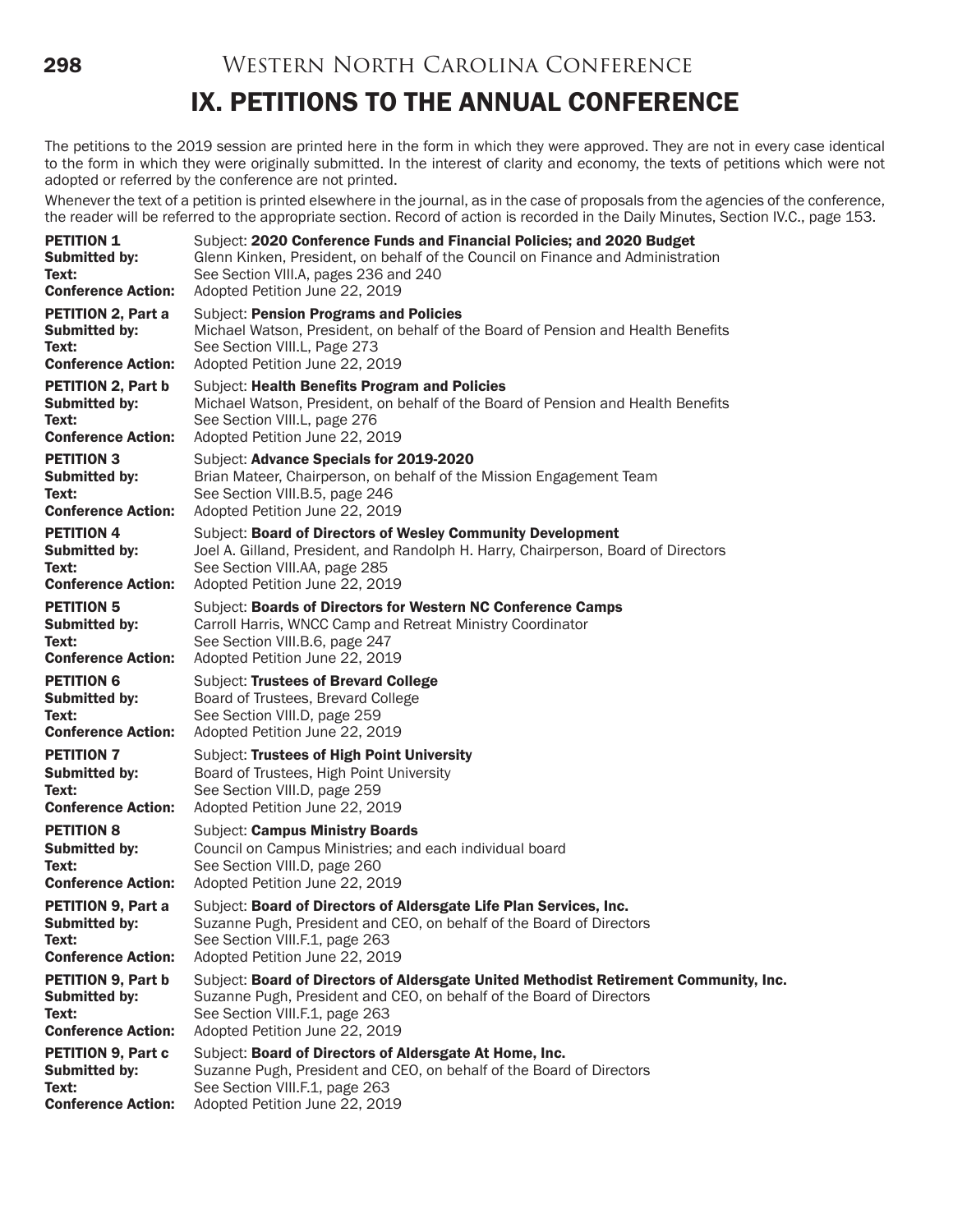| <b>PETITION 10</b>                         | Subject: Board of Directors of Arbor Acres Retirement Community, Inc.                                                                                                                                                                    |                                                                                                                                                                                                                                                                                                                                                                                                                                      |  |  |  |  |
|--------------------------------------------|------------------------------------------------------------------------------------------------------------------------------------------------------------------------------------------------------------------------------------------|--------------------------------------------------------------------------------------------------------------------------------------------------------------------------------------------------------------------------------------------------------------------------------------------------------------------------------------------------------------------------------------------------------------------------------------|--|--|--|--|
| <b>Submitted by:</b>                       | Andrew W. Applegate, President and CEO, and Susan Schwartz, Chairperson, Board of Directors                                                                                                                                              |                                                                                                                                                                                                                                                                                                                                                                                                                                      |  |  |  |  |
| Text:                                      | See Section VIII.F.2, page 264                                                                                                                                                                                                           |                                                                                                                                                                                                                                                                                                                                                                                                                                      |  |  |  |  |
| <b>Conference Action:</b>                  | Adopted Petition June 22, 2019                                                                                                                                                                                                           |                                                                                                                                                                                                                                                                                                                                                                                                                                      |  |  |  |  |
| <b>PETITION 11</b>                         | Subject: UM Trustees of Crossnore School & Children's Home                                                                                                                                                                               |                                                                                                                                                                                                                                                                                                                                                                                                                                      |  |  |  |  |
| <b>Submitted by:</b>                       | Holly Solomon, Director of Communications                                                                                                                                                                                                |                                                                                                                                                                                                                                                                                                                                                                                                                                      |  |  |  |  |
| Text:                                      | See Section VIII.F.4, page 266                                                                                                                                                                                                           |                                                                                                                                                                                                                                                                                                                                                                                                                                      |  |  |  |  |
| <b>Conference Action:</b>                  | Adopted Petition June 22, 2019                                                                                                                                                                                                           |                                                                                                                                                                                                                                                                                                                                                                                                                                      |  |  |  |  |
| <b>PETITION 12</b>                         | <b>Subject: Board of Directors of Givens Communities</b>                                                                                                                                                                                 |                                                                                                                                                                                                                                                                                                                                                                                                                                      |  |  |  |  |
| <b>Submitted by:</b>                       | Kenneth M. Partin, President and Chief Executive Officer                                                                                                                                                                                 |                                                                                                                                                                                                                                                                                                                                                                                                                                      |  |  |  |  |
| Text:                                      | See Section VIII.F.5, Page 267                                                                                                                                                                                                           |                                                                                                                                                                                                                                                                                                                                                                                                                                      |  |  |  |  |
| <b>Conference Action:</b>                  | Adopted Petition June 22, 2019                                                                                                                                                                                                           |                                                                                                                                                                                                                                                                                                                                                                                                                                      |  |  |  |  |
| <b>PETITION 13</b>                         | Subject: Trustees of UMAR Services, Inc.                                                                                                                                                                                                 |                                                                                                                                                                                                                                                                                                                                                                                                                                      |  |  |  |  |
| <b>Submitted by:</b>                       | Marilyn Garner, President & CEO                                                                                                                                                                                                          |                                                                                                                                                                                                                                                                                                                                                                                                                                      |  |  |  |  |
| Text:                                      | See Section VIII.F.7, page 269                                                                                                                                                                                                           |                                                                                                                                                                                                                                                                                                                                                                                                                                      |  |  |  |  |
| <b>Conference Action:</b>                  | Adopted Petition June 22, 2019                                                                                                                                                                                                           |                                                                                                                                                                                                                                                                                                                                                                                                                                      |  |  |  |  |
| <b>PETITION 14</b>                         | Subject: Board of Directors of Chrysalis Counseling and Consultation Center                                                                                                                                                              |                                                                                                                                                                                                                                                                                                                                                                                                                                      |  |  |  |  |
| <b>Submitted by:</b>                       | Gary L. Kling, Executive Director                                                                                                                                                                                                        |                                                                                                                                                                                                                                                                                                                                                                                                                                      |  |  |  |  |
| Text:                                      | See Section VIII.F.3, page 265                                                                                                                                                                                                           |                                                                                                                                                                                                                                                                                                                                                                                                                                      |  |  |  |  |
| <b>Conference Action:</b>                  | Adopted Petition June 22, 2019                                                                                                                                                                                                           |                                                                                                                                                                                                                                                                                                                                                                                                                                      |  |  |  |  |
| <b>PETITION 15</b>                         | Subject: Equitable Compensation Policies and Guidelines                                                                                                                                                                                  |                                                                                                                                                                                                                                                                                                                                                                                                                                      |  |  |  |  |
| <b>Submitted by:</b>                       | Neal Jones, Chairperson, on behalf of the Commission on Equitable Compensation                                                                                                                                                           |                                                                                                                                                                                                                                                                                                                                                                                                                                      |  |  |  |  |
| Text:                                      | See Section VIII.U, page 283                                                                                                                                                                                                             |                                                                                                                                                                                                                                                                                                                                                                                                                                      |  |  |  |  |
| <b>Conference Action:</b>                  | Adopted Petition June 22, 2019                                                                                                                                                                                                           |                                                                                                                                                                                                                                                                                                                                                                                                                                      |  |  |  |  |
| <b>PETITION 16</b>                         | Subject: Trustee of Cole Foundation                                                                                                                                                                                                      |                                                                                                                                                                                                                                                                                                                                                                                                                                      |  |  |  |  |
| <b>Submitted by:</b>                       | James C. Windham, Jr., Chairperson, on behalf of the Eugene M. Cole Foundation                                                                                                                                                           |                                                                                                                                                                                                                                                                                                                                                                                                                                      |  |  |  |  |
| Text:                                      | See Section VIII.X, page 284                                                                                                                                                                                                             |                                                                                                                                                                                                                                                                                                                                                                                                                                      |  |  |  |  |
| <b>Conference Action:</b>                  | Adopted Petition June 22, 2019                                                                                                                                                                                                           |                                                                                                                                                                                                                                                                                                                                                                                                                                      |  |  |  |  |
| <b>PETITION 17</b><br><b>Submitted by:</b> | <b>Subject: Gender Discrimination in Appointments</b><br>Rev. Jeffery McCumber<br>Rev. Darryl Dayson<br>Rev. Jessica Dayson<br>Rev. Parker Haynes<br>Rev. Stephanie Foretich-McKey<br>Rev. Chandler Ragland<br>Rev. Kathy Randall Bryant | Rev. Andrea McCumber, Groce UMC (Asheville), Blue Ridge District; and<br>Rev. Ashley Crowder Stanley<br>Rev. Gerald Davis<br>Rev. Lynda Ferguson<br>Rev. Shelly Webb<br>Rev. Carrilea Hall<br>Rev. Lory Beth Huffman<br>Rev. Lauren Hill<br>Beth Alexander, Salem UMC<br>Rev. Nikki Raye Rice<br>Laura Jones, Groce UMC<br>Rev. Shannon LeMaster-Smith<br>Gail Sherman, Groce UMC<br>Jane Williams, Groce UMC<br>Rev. Joshua Britton |  |  |  |  |

#### Text:

*Whereas,* we believe that all of humanity is created in God's image and likeness. "So God created humankind in his image, in the image of God he created them; male and female he created them." (Genesis 1:27 NRSV); and,

- *Whereas,* we believe that God calls women into leadership like Deborah and Esther (Judges 4 and 5; Esther). We acknowledge that women were part of Christ's ministry including Mary, Joanna, and Susanna (Luke 8:2-3). We affirm the many female leaders in the early church including Phoebe, a deacon of the church at Cenchreae (Romans 16:1-2); and,
- *Whereas,* we know that God calls women to ordained ministry; and,
- *Whereas,* ¶ 162F of the *Social Principles of The United Methodist Church* states: "We affirm women and men to be equal in every aspect of their common life. [...And we] affirm the right of women to equal treatment in employment, responsibility, promotion, and compensation." (*The 2016 Book of Discipline*); and,

*Whereas, The Book of Discipline* ¶ 425.1 states that "Open itinerancy means appointments are made without regard to race, ethnic origin, gender, color, disability, marital status, or age, except for the provisions of mandatory retirement." and,

*Whereas,* there are still local churches and Staff Parish Relations Committees that refuse to consider female clergy for appointments; and,

*Whereas,* we know that gender discrimination thrives in our silence; therefore, be it

*Resolved,* that the Western North Carolina Conference of The United Methodist Church recommends our bishop and Cabinet to:

- 1. respond to requests concerning the non-consideration of female clergy by affirming our position of open itinerancy.
- 2. educate Staff Parish Relations Committees on why discrimination is harmful to the mission of the church.
- 3. communicate our position of non-discrimination with Staff Parish Relations Committees through the consultation process.

Conference Action: Adopted Petition June 22, 2019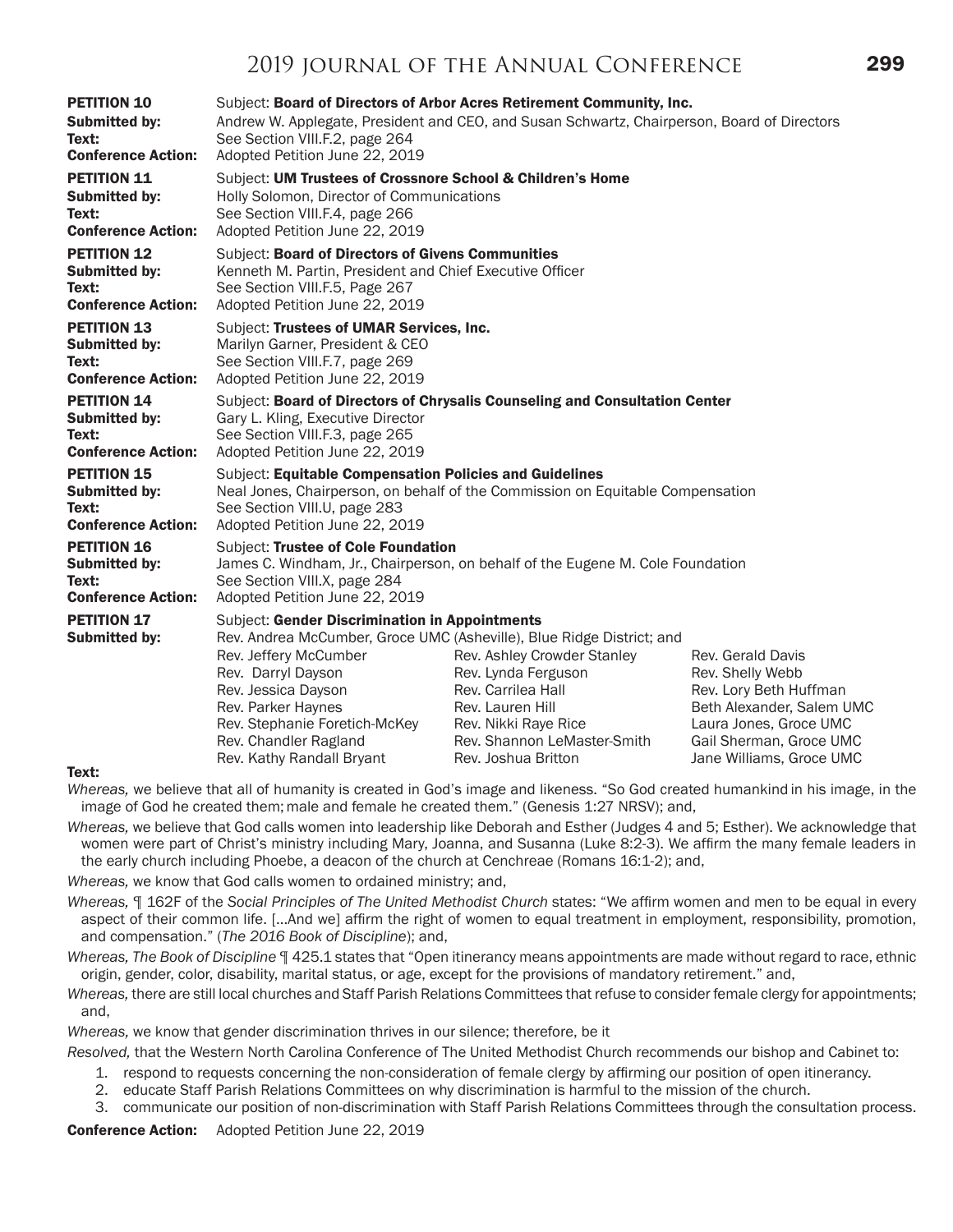## 300 Western North Carolina Conference

| <b>PETITION 18</b> |  |
|--------------------|--|
| Submitted by:      |  |

#### Subject: Child Advocacy Coalition

WNCC Mission Engagement Team

WNCC Justice and Reconciliation Team

Congregations for Children (C4C) Team (Camille Roddy, Susan Pennock, Randy Harry, Sandi Lee, Kris Mares, Rob Parsons, Linda Dills)

Child Advocacy Task Team (Camille Roddy, Janet Leeland, Jay Bissett, Wade Hampton, Susan Johnson, Susan Pennock, Rob Parsons, Caroline Wood)

#### Text:

- *Whereas*, children are among the most precious and fragile members of our society. As we follow in the footsteps of Jesus, we are led to gather and care for children. As we follow in the footsteps of John Wesley, they take us into the poorest and most disadvantaged areas to educate, equip, and advocate for children and families; and,
- *Whereas*, we call on the Western North Carolina Conference UMC to continue this legacy through response and advocacy for all children in North Carolina. In forming the WNCC UMC Child Advocacy Coalition, we will educate, resource, and equip the conference in response and advocacy for the challenges facing the children and families of this state. This is our Scriptural, historical, and moral responsibility and our connectional system, comprised of 1100 churches, is well-positioned to answer the call; and,
- *Whereas, The Book of Discipline of the United Methodist Church (2016) calls United Methodists to be advocates for all children as in* The Social Principles  $\P$  162C: "Rights of Children--Once considered the property of their parents, children are now acknowledged to be full human beings in their own right, but beings to whom adults and society in general have special obligations. Moreover, children have the rights to adequate education, food, shelter, clothing, health care, and emotional well-being as do adults, and these rights we affirm as theirs regardless of actions or inactions of their parents or guardians. In particular, children must be protected from economic, physical, emotional, and sexual exploitation and abuse." and,

*Whereas*, there is currently no formally existing coalition or entity within the WNCC UMC with a committed emphasis on the broad spectrum of challenges faced by the children of this state, which include but are not limited to the following:

- 1. Advocating and response for quality public education as a basic human right. Every child deserves an education that challenges and develops the gifts and talents with which they were created so they might become contributing members of society; equal access to quality education is crucial to further understanding, acceptance, and cooperation between people of all races, socioeconomic levels, national origin, abilities, and gender.
- 2. Advocating and response for the development of quality childcare/daycare programs. Research reveals that the care infants receive has significant long-term effects on cognitive development. High-quality care and early learning for young children affects how they will learn later in life. Child care is a significant financial challenge for families and affordable services are limited.
- 3. Advocating for quality afterschool care. According to the North Carolina After School Alliance there are 234,908 children being served in afterschool programs in North Carolina, with 523,140 children awaiting enrollment in an afterschool program. The number of children left unsupervised after school is estimated to be 295,984.
- 4. Advocating for universal, early, and quality preschool education for all children. Children entering kindergarten have widely varying knowledge levels, making it difficult to provide appropriate instruction for all children in the early grades; quality preschool education significantly improves a child's academic performance and chance for overall social and economic success.
- 5. Advocating and response for disconnected teenagers and young adults ages of 16-24. When children grow up in an unstable environment, with few positive role models it often paves the way for a difficult transition to adulthood. One in nine young people in the United States between the ages of 16-24 are neither working nor attending school. Others suffer from poor health conditions that hinder their ability to develop physically or socially. They are more at risk for early pregnancy and violence, physical and mental health conditions, illegal drug and heavy alcohol use, poverty and homelessness, and increased incarceration rates.
- 6. Advocating and response for appropriate support of children in foster care. According to Crossnore School and Children's Home more than 11,000 children in North Carolina are in foster care. The Children's Home Society of North Carolina says the number has been steadily rising since 2012 and is at its highest rate in the last 10 years; about 600 children age out of the system without being adopted by a permanent family.
- 7. Advocating and response for children with disabilities. Every child with a disability has a right to a free appropriate public education. Congress passed the Individuals with Disabilities Act in 1975 (IDEA) which guarantees a free appropriate education to each child and promised federal funding for 40 percent of this cost. However, funding levels to the states have never reached this target and help for students has persistently fallen short at federal, state, and local levels.
- 8. Advocating and response for enhancing and building family resources. Children thrive in environments where connections to assets both outside and inside the family structures are strengthened as building blocks for age appropriate growth and development.
- 9. Advocating and response for post high school educational opportunities for all. Affordable post-high school education and career readiness should equip young adults to fully participate in the well-being of our communities; and,

*Whereas*, the Mission Engagement Team provides oversight and funding for Congregations for Children (C4C); C4C is well positioned and prepared to develop and provide oversight of the WNCC UMC Child Advocacy Coalition through the C4C Conference Team and support through the Mission Engagement Team. C4C is changing the lives of children and families impacted by poverty through collaboration with public schools. C4C is comprised of four areas of focus: Poverty and Advocacy, K-3 Literacy, Basic Needs, and Family Engagement; therefore, be it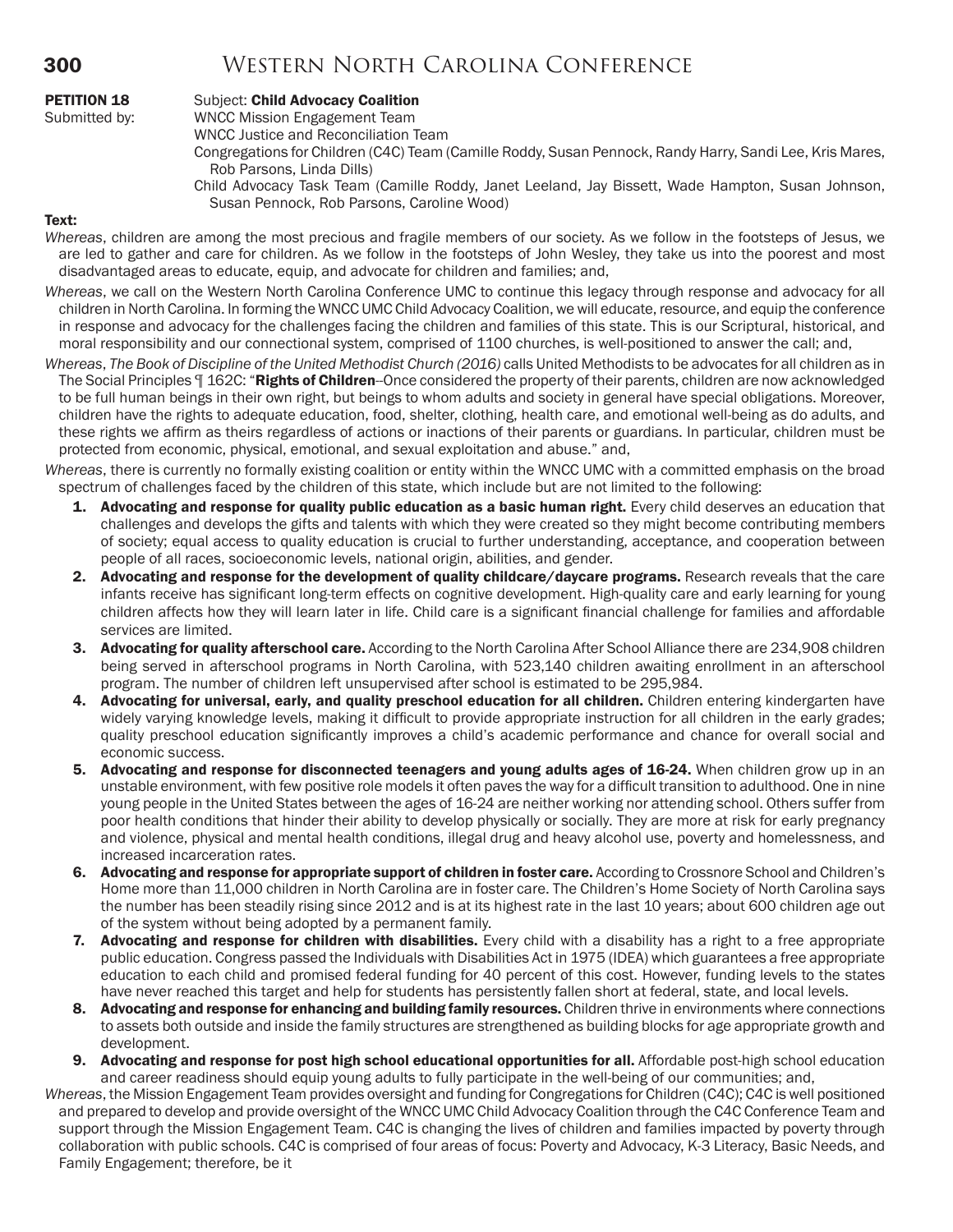*Resolved*, that the Western North Carolina Conference Mission Engagement Team establish a Child Advocacy Coalition, with oversight from Congregations for Children, to promote equity, opportunities, and well-being for all children in Western North Carolina and to educate, resource, and equip the church in response and advocacy for the many challenges faced by the children of Western North Carolina.

Conference Action: Adopted Petition June 22, 2019

#### **PETITION 19** Subject: Election of Clergy Delegates to General Conference

Submitted by: Jonathan Gaylord, Yadkinville UMC, Yadkin Valley District; and Rennie Salata, Acton UMC, Blue Ridge District Text:

*Whereas*, the Western North Carolina Conference is a large conference, with over 1000 Clergy in Full Connection eligible to be elected as 1 of 10 Delegates to General Conference 2020; and,

*Whereas*, the Western North Carolina Conference's current electoral process favors name recognition that is only common among clergy serving on conference and district staff, in cardinal appointments, and/or in executive positions on district and conference boards; and,

*Whereas*, the Western North Carolina Conference's current electoral process provides no additional information relevant to serving as a delegate to General Conference; and,

*Whereas*, willingness to serve as a delegate should be considered while electing General Conference delegates; and,

*Whereas*, an analogous process exists for the election of lay delegates from the Western North Carolina Conference; therefore, be it

*Resolved*, the Committee on Rules and Organization for the Western North Carolina Annual Conference shall provide a process for the 2023 election of clergy delegates to the 2024 General Conference that allows for clergy to self-nominate; and, be it further

*Resolved*, that such a process produce individual profiles with demographic and other information relevant to serving as a General Conference delegate to voting members of the annual conference for review at least 4-6 weeks prior to the meeting of the annual conference; and, be it further

*Resolved*, that such a process not disqualify from nomination or election any clergy in full connection who chose not to self-submit a nomination and profile, but who otherwise meet the requirements of eligibility laid out in *The Book of Discipline*.

Conference Action: Adopted Petition June 22, 2019

#### **PETITION 20** Subject: The Jurisdictional Conference Plan

**Submitted by:** Jeremy Troxler, Spruce Pine UMC, Blue Ridge District

#### Text:

- *Whereas,* The United Methodist Church is now truly a global body, with a significant percentage of its membership from countries outside the United States; and,
- *Whereas,* the United Methodist central conferences in these global regions are currently granted the constitutional and disciplinary authority to make such changes and adaptations to *The Book of Discipline* as are necessary for more fruitful mission; and,
- *Whereas,* jurisdictional conferences within the United States, although parallel bodies to global central conferences, are not currently granted the same constitutional and disciplinary authority to make such changes and adaptations to *The Book of Discipline* as are necessary for more fruitful mission; and,
- *Whereas,* legislation passed by General Conference, and having been voted upon by delegates from the United States and delegates from outside the United States, will thus be applied differently to each; and,
- *Whereas,* the current United Methodist Constitution and its *Book of Discipline* thus enshrines an unequal double standard for jurisdictional conferences in the United States and central conferences outside the United States, in which one part of the Church can adapt the *Discipline*, and other parts cannot; and,
- *Whereas,* The United Methodist Church is experiencing the greatest growth in the central conferences where regional church bodies are granted the authority to adapt *The Book of Discipline* for the sake of more fruitful mission; and,
- *Whereas,* the jurisdictional conferences in the United States, lacking such power for regional determination, are growing at a slower rate than those conferences which are granted the authority to adapt the *Discipline* to their context; and,
- *Whereas,* the current profound divisions within The United Methodist Church over theology and scriptural interpretation often coincide with regional differences in geographic location both within and outside the United States; and,
- *Whereas,* applying the same disciplinary language to jurisdictional conferences as to central conferences would foster greater equality among different regions of The United Methodist Church, establish a more uniform practice of connectionalism around the world, and lead to a more even application of General Conference legislation; and,
- *Whereas,* applying the same disciplinary language to jurisdictional conferences as to central conferences might allow The United Methodist Church to remain one connection despite our theological and geographic and cultural differences, while also retaining our existing polity structure; and,
- *Whereas,* adding the same disciplinary language for jurisdictional conferences as currently exists for central conferences would allow greater regional discernment or "binding and loosing" (Matthew 18) of *The Book of Discipline*, would invest greater trust and authority in more regional gatherings of living disciples of Christ and in the Holy Spirit rather than in abstract policies and distant legislation, and may thus allow the Church to better make disciples of Jesus Christ for the transformation of the world; therefore, be it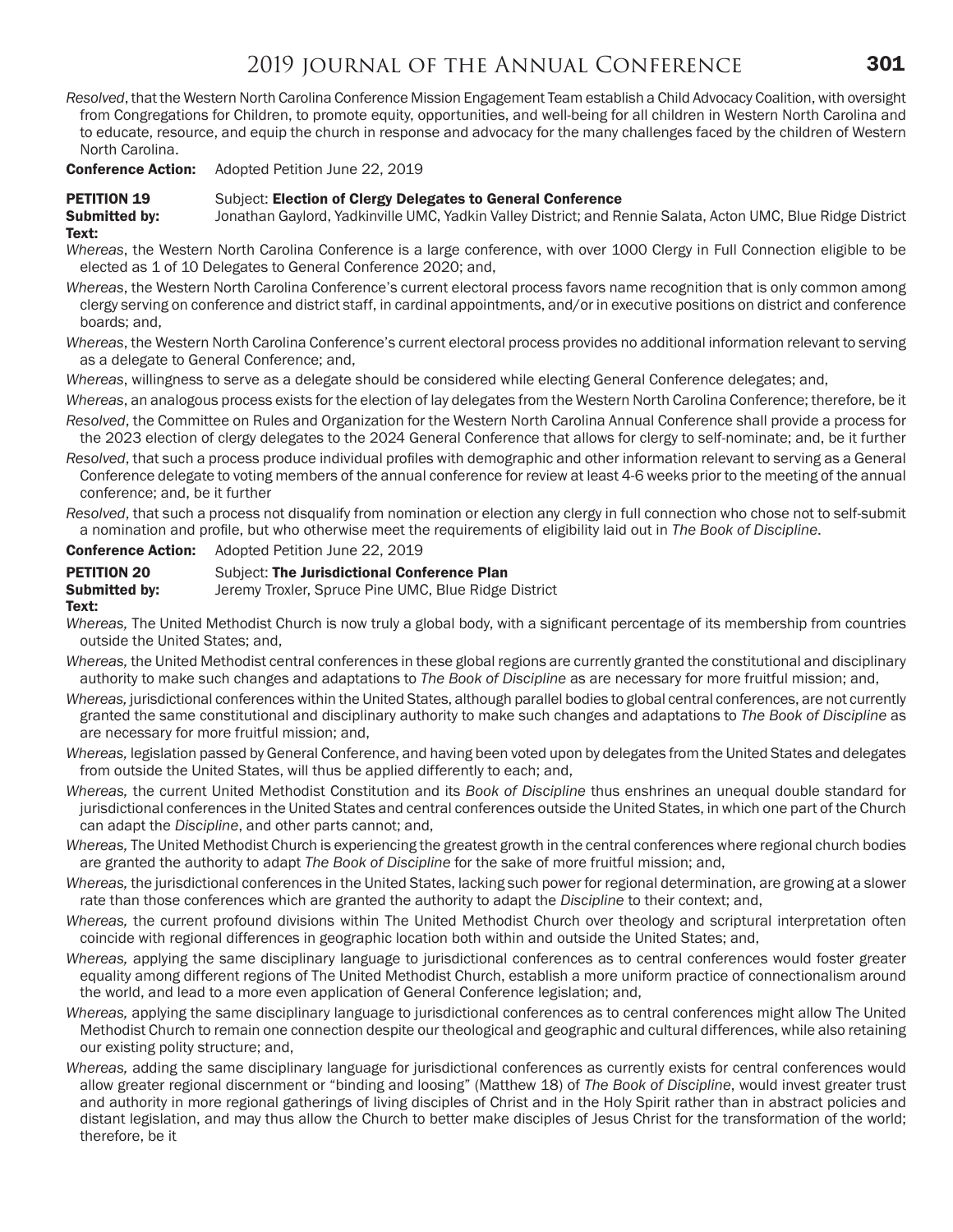*Resolved,* that the Western North Carolina Conference of The United Methodist Church petitions the General Conference meeting in the year 2020 to approve the following changes to the United Methodist Constitution and to the United Methodist *Book of Discipline*:

#### Part I: The Constitution

#### Division Two – Organization: § IV. Jurisdictional Conferences

¶ 27, *Article V*. The jurisdictional conferences shall have the following powers and duties and privileges, and such others as may be conferred by the General Conferences:

1. To promote the evangelistic, educational, missionary, and benevolent interests of the Church and to provide for interests and institutions within their boundaries…

5. To make rules and regulations for the administration of the work of the Church within the jurisdiction, *including such changes* and adaptations of the *General Discipline* as the conditions in their respective areas may require, subject to such powers as have been or shall be vested in the General Conference."

#### Part II: *General Book of Discipline*

¶ 101. The *General Book of Discipline* reflects our Wesleyan way of serving Christ through doctrine and disciplined Christian life. We are a worldwide denomination united by doctrine, discipline, and mission through our connectional covenant. The *General Book of Discipline* expresses that unity. Each jurisdictional and central conference may make changes and adaptations to the *General Book of Discipline* to more fruitfully accomplish our mission in various contexts. However, some portions of the *General Book of Discipline* are not subject to adaptation. The following parts and paragraphs are not subject to change or adaptation except by action of the General Conference. The Standing Committee on Central Conference Matters has primary responsibility for proposing to General Conference revisions to this paragraph.

Parts I - V

I. Constitution ¶¶ 1-61

II. *General Book of Discipline* ¶ 101

III. Doctrinal Standards and Our Theological Task ¶¶ 102-105

IV. The Ministry of All Christians ¶¶ 120-143

V. Social Principles Preface, Preamble, and ¶¶ 160-166

The Standing Committee on Central Conference Matters, in consultation with the Committee on Faith and Order, will bring legislation to the 2020 General Conference to change the structure of the *General Book of Discipline* to include a *Part IV, General Organization and Administration* not subject to change or adaptation by central and jurisdictional conferences, and a *Part VII, Additional Organization and Administration*, adaptable by central and jurisdictional conferences according to ¶ 31.5. The content of Part VI of the *2016 Book of Discipline* will be included in either part VI or Part VII of the *General Book of Discipline*. For the work on Part VI, Chapter 2 (The Ministry of the Ordained) and Chapter 3 (The Superintendency) of the *2016 Book of Discipline*, the Standing Committee on Central Conference Matters will work in consultation with the Commission for the Study of Ministry, and for Part VI, Chapter 5 (Administrative Order) of the *2016 Book of Discipline*, the Standing Committee on Central Conference Matters will work in consultation with the Connectional Table…"

#### Part VI: Organization and Administration

### Chapter Four – The Conferences: § II. The Jurisdictional Conference

¶ 525. *Powers and Duties of Jurisdictional Conference* -

1. The jurisdictional conference shall have powers and duties as described in the Constitution. It shall also have such other powers and duties as may be conferred by the General Conference. It shall act in all respects in harmony with the policy of The United Methodist Church with respect to elimination of discrimination based upon race.

*(Insert new # 2, #3, and #4 to ¶ 525 as follows, which represent the same language used in ¶¶ 543.7, 543.12, and 543.14 to enumerate the powers of central conferences:)*

2. A jurisdictional conference shall have power to make such changes and adaptations of *The Book of Discipline* as the special conditions and mission of the Church in the area require, especially concerning the organization and administration of the work on local church, district, and annual conference levels, provided that no action shall be taken that is contrary to the Constitution and the General Rules of The United Methodist Church, and provided that the spirit of connectional relationship is kept between the local and general church. Subject to this restriction, a jurisdictional conference may delegate to an annual conference within its boundaries the power to make one or the other of the changes and adaptations referred to in this paragraph, upon the request of such annual conference.

3. A jurisdictional conference shall have authority to adopt rules of procedure governing the investigation and trial of its clergy, including bishops, and lay members of the church and to provide the necessary means and methods of implementing the said rules; provided, however, that the ordained ministers shall not be deprived of the right of trial by a clergy committee, and lay members of the Church of the right of trial by a duly constituted committee of lay members; and provided also, that the rights of appeal shall be adequately safeguarded.

4. A jurisdictional conference shall have the power to conform the detailed rules, rites, and ceremonies for the solemnization of marriage to the statute laws of the country or countries within its jurisdiction.

Conference Action: Adopted Petition June 22, 2019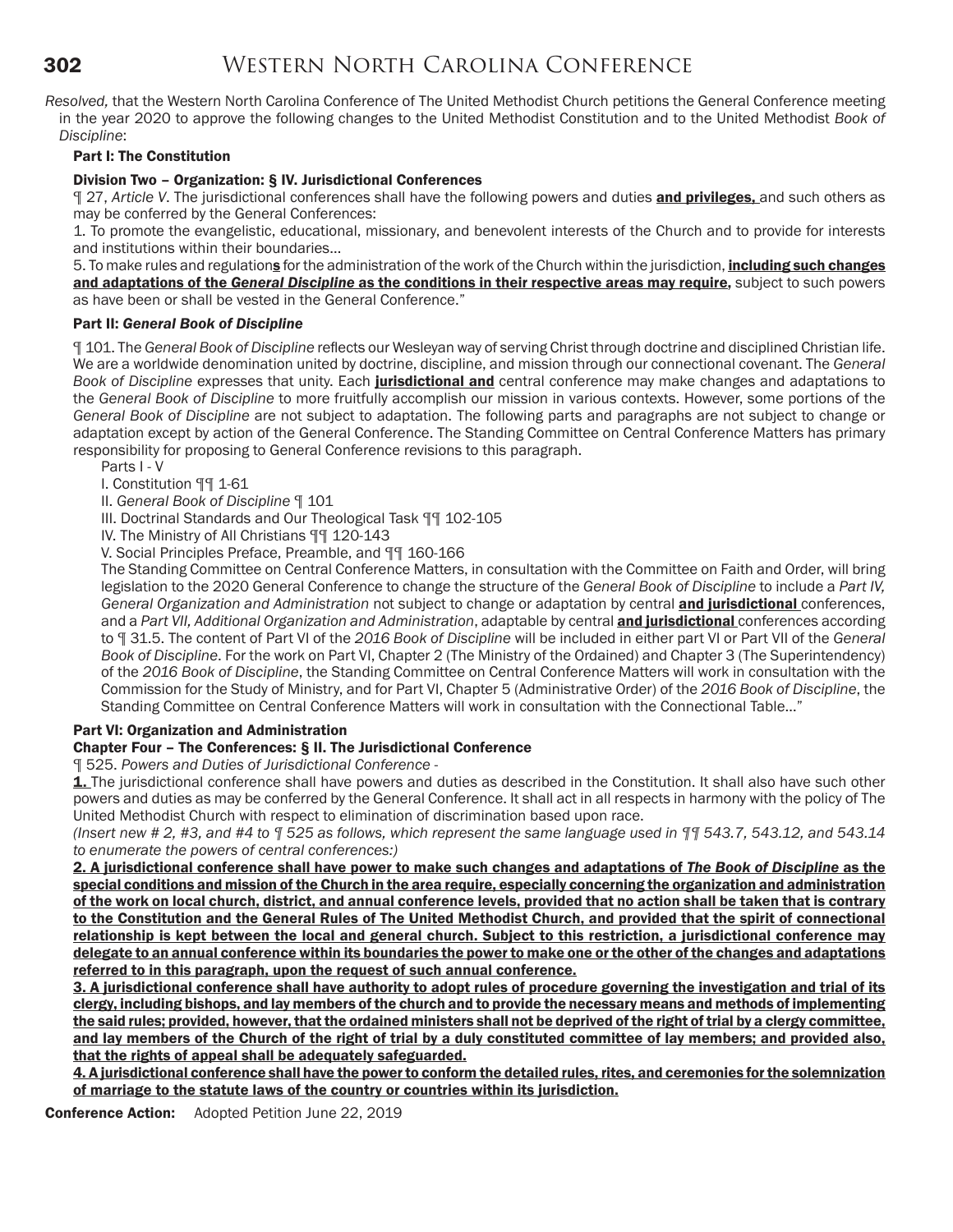## 2019 JOURNAL OF THE ANNUAL CONFERENCE **303**

Text:

# **PETITION 21** Subject: **Remove Incompatibility Language**<br> **Submitted by:** Green Street UMC (Winston-Salem), Yadkin \

Green Street UMC (Winston-Salem), Yadkin Valley District

*Whereas*, ¶ 161G of the United Methodist *Book of Discipline (2016)* which states that the practice of homosexuality is "incompatible with Christian teaching" never refers to any specific Christian teaching that concludes such incompatibility; and,

- *Whereas*, there is Christian teaching that concludes that the practice of homosexuality is not incompatible; and,
- *Whereas*, since its adoption, the incompatibility statement found in ¶ 161G of the United Methodist *Book of Discipline* has been argued by biblical scholars and theologians as inaccurate and in conflict with what many Christian educators teach; and,
- *Whereas*, the wording in ¶ 161G of the United Methodist *Book of Discipline* directly contradicts ¶ 162 of *The Book of Discipline*  which states: "We affirm all persons as equally valuable in the sight of God. We therefore work toward societies in which each person's value is recognized, maintained, and strengthened." and,
- *Whereas*, the incompatibility statement found in ¶ 161G of the United Methodist *Book of Discipline* has never fully represented all United Methodists and has been rejected by a growing number of United Methodists every year since its adoption; and,
- *Whereas*, the incompatibility statement found in ¶ 161G of the United Methodist *Book of Discipline* has been the source of tremendous harm to countless people within The United Methodist Church and beyond; therefore, be it
- *Resolved*, that the Western North Carolina Annual Conference petition the 2020 General Conference of The United Methodist Church to remove the sentence found in ¶ 161G of *The 2016 Book of Discipline* that states: "The United Methodist Church does not condone the practice of homosexuality and considers this practice incompatible with Christian teaching."

Conference Action: Adopted Petition June 22, 2019

#### **PETITION 22** Subject: Opposition to the Traditional Plan

**Submitted by:** Mary Z. Longstreth, Central UMC (Asheville), Blue Ridge District; and

| nssow wy |                         | $\alpha$ , $\alpha$ , $\beta$ , $\alpha$ , $\alpha$ , $\beta$ , $\alpha$ , $\alpha$ , $\alpha$ , $\alpha$ , $\alpha$ , $\alpha$ , $\beta$ , $\alpha$ , $\alpha$ , $\alpha$ , $\alpha$ , $\alpha$ , $\alpha$ , $\alpha$ , $\alpha$ , $\alpha$ , $\alpha$ , $\alpha$ , $\alpha$ , $\alpha$ , $\alpha$ , $\alpha$ , $\alpha$ , $\alpha$ , $\alpha$ , $\alpha$ , $\alpha$ , $\alpha$ , $\alpha$ , $\alpha$ , $\alpha$ , |                        |                        |
|----------|-------------------------|---------------------------------------------------------------------------------------------------------------------------------------------------------------------------------------------------------------------------------------------------------------------------------------------------------------------------------------------------------------------------------------------------------------------|------------------------|------------------------|
|          | Pat Poag                | Paige Pritchard                                                                                                                                                                                                                                                                                                                                                                                                     | Phil Coghill           | Connie Kramer          |
|          | Susan Slye Giles        | <b>Joe Pritchard</b>                                                                                                                                                                                                                                                                                                                                                                                                | Janet Lilly            | <b>Ruth Hite</b>       |
|          | Sandy Giles             | Lauralyn Rickman                                                                                                                                                                                                                                                                                                                                                                                                    | Loy Lilly              | Karla Jalocha          |
|          | Jackie RioThey          | <b>Bess Redmond</b>                                                                                                                                                                                                                                                                                                                                                                                                 | <b>Cheryl Russell</b>  | Patty J. Higgins       |
|          | Roger Rio               | Samuel Brant                                                                                                                                                                                                                                                                                                                                                                                                        | Steve Berwager         | R. Anthony Ingle       |
|          | Mike Leatherwood        | <b>Gerald McKinney</b>                                                                                                                                                                                                                                                                                                                                                                                              | <b>Gregg Tomlinson</b> | <b>Jeff Hite</b>       |
|          | Jamie Armstrong         | Pattie Graham                                                                                                                                                                                                                                                                                                                                                                                                       | Neal Tomlinson         | <b>Heath Nettles</b>   |
|          | Amy Wilson              | <b>Christine Colcand</b>                                                                                                                                                                                                                                                                                                                                                                                            | Marjorie Warren        | Barbara Coffee         |
|          | McKenzie Dillingham     | <b>Hattie Polk</b>                                                                                                                                                                                                                                                                                                                                                                                                  | Robert Loupo           | Leo Coffee             |
|          | <b>Frank Grice</b>      | <b>Rick Schilling</b>                                                                                                                                                                                                                                                                                                                                                                                               | John Fitzgerald        | Kristine Nyland        |
|          | Renee Pagano            | Suzanne D. Schilling                                                                                                                                                                                                                                                                                                                                                                                                | Lanier Bayliss         | <b>Claire Stoeckel</b> |
|          | Steve Pagano            | Donna Anderson                                                                                                                                                                                                                                                                                                                                                                                                      | <b>Charles Reeves</b>  | George Shephard        |
|          | John E. Dodson          | Donald Rebach                                                                                                                                                                                                                                                                                                                                                                                                       | Dianne Reeves          | Sondra Shepherd        |
|          | Kevin Kepp              | Millsaps Dye                                                                                                                                                                                                                                                                                                                                                                                                        | Gale Roberson          | Dwight Oltman          |
|          | Brenda Venhuizen        | Elaine M. Dye                                                                                                                                                                                                                                                                                                                                                                                                       | Maleta Griffin         | Shirley Oltman         |
|          | Aaron Ybarro            | Debbie Pittman                                                                                                                                                                                                                                                                                                                                                                                                      | Ruth G. Hoyt           | John Stoeckel          |
|          | Pat Dean                | June Fischer                                                                                                                                                                                                                                                                                                                                                                                                        | Jim L. Hoyt            | Jack Ewing             |
|          | Lyndon Dean             | <b>LeGrand Smith</b>                                                                                                                                                                                                                                                                                                                                                                                                | Nancy J. Oates         | Cynthia Ewing          |
|          | <b>Madeline Moseley</b> | Ann Janzen                                                                                                                                                                                                                                                                                                                                                                                                          | Pat Koonts             | Catherine J. Golson    |
|          | <b>Catherine Mills</b>  | Marjorie Rugger                                                                                                                                                                                                                                                                                                                                                                                                     | Mary Millar            | George Kennedy         |
|          | Ed. L. Hillman          | Amy Loy                                                                                                                                                                                                                                                                                                                                                                                                             | Jane Kirby             | Wanda Kennedy          |
|          | Richard J. VanderVeen   | Sherman Dillard                                                                                                                                                                                                                                                                                                                                                                                                     | William J. Everett     | <b>Laurel Bevill</b>   |
|          | <b>Betsy Finger</b>     | Marvin Cole                                                                                                                                                                                                                                                                                                                                                                                                         | Dawn Cannon            | <b>Terry Bevill</b>    |
|          | Diann Harle             | Glenda L. Patterson                                                                                                                                                                                                                                                                                                                                                                                                 | David F. Sutton        | Myrtle Kinyon          |
|          | <b>Wiley Cooper</b>     | Dan Patterson                                                                                                                                                                                                                                                                                                                                                                                                       | Gordon Johnson         | <b>Bill Kinyon</b>     |
|          | <b>Emily Cooper</b>     | Jerry R. Cook                                                                                                                                                                                                                                                                                                                                                                                                       | Laura Willis           | Anita Strickhausen     |
|          | Kari Kopp               | Mickey B. Cook                                                                                                                                                                                                                                                                                                                                                                                                      | David Willis           | <b>Josh Noblitt</b>    |
|          | C.G. DeGrave            | Donna Anderson                                                                                                                                                                                                                                                                                                                                                                                                      | <b>Hazel Holmes</b>    | Laura Kirby            |
|          | Jim DeGrave             | Jo Ikelheimer                                                                                                                                                                                                                                                                                                                                                                                                       | <b>Matt Holmes</b>     | <b>Brian Combs</b>     |
|          | Theresa Leatherwood     | Doug Wingeier                                                                                                                                                                                                                                                                                                                                                                                                       | Linda McFarland        | <b>Barry Miller</b>    |
|          | Lisa Hartzog            | A. Gail Hipkins                                                                                                                                                                                                                                                                                                                                                                                                     | Linda Arnold           | Libby Flowers          |
|          | Iva Sue Luttrell        | Marcia K. Knight                                                                                                                                                                                                                                                                                                                                                                                                    | Boyd M. Holliday       | Tom Muncy              |
|          | Susan Penland           | Mary Z. Longstreth                                                                                                                                                                                                                                                                                                                                                                                                  | Jean M. Holliday       | <b>Jim Barrett</b>     |
|          | Sally K. Bush           | <b>Bill Haggard</b>                                                                                                                                                                                                                                                                                                                                                                                                 | Nancy T. Coghill       | Kendra Simpson         |
|          | Nancy A. Thomason       | <b>Heather Abernathy</b>                                                                                                                                                                                                                                                                                                                                                                                            | James I. Warren        | Sharon LeDuc           |
|          | Tami Pataro-Keen        | Sarah Hunter                                                                                                                                                                                                                                                                                                                                                                                                        | Ann Phillips Clark     | Diane Rutledge         |
|          | <b>Susan Downs</b>      | <b>Bob Hunter</b>                                                                                                                                                                                                                                                                                                                                                                                                   | Lucy A. Butterworth    | Kasey Kelly            |
|          | <b>Barbara Blevins</b>  | Wannermaker Hardin                                                                                                                                                                                                                                                                                                                                                                                                  | Gabrielle Interdonata  | <b>Jay Bissett</b>     |
|          | <b>Patrick Meitzy</b>   | <b>Betsy Hardin</b>                                                                                                                                                                                                                                                                                                                                                                                                 | Ree Smith              | <b>Steve Noblitt</b>   |
|          | Sara Tippett            | Susan Folds                                                                                                                                                                                                                                                                                                                                                                                                         | Monica Storm Cash      | Leigh Noblitt          |
|          | Lewis Poag              | Burton Flanagan                                                                                                                                                                                                                                                                                                                                                                                                     | Marilou Ogler          | <b>Gail Holt</b>       |
|          | Helen Kramer            | Chere Flanagan                                                                                                                                                                                                                                                                                                                                                                                                      | Carol Kinsey           | Del Schendel           |
|          |                         |                                                                                                                                                                                                                                                                                                                                                                                                                     |                        |                        |